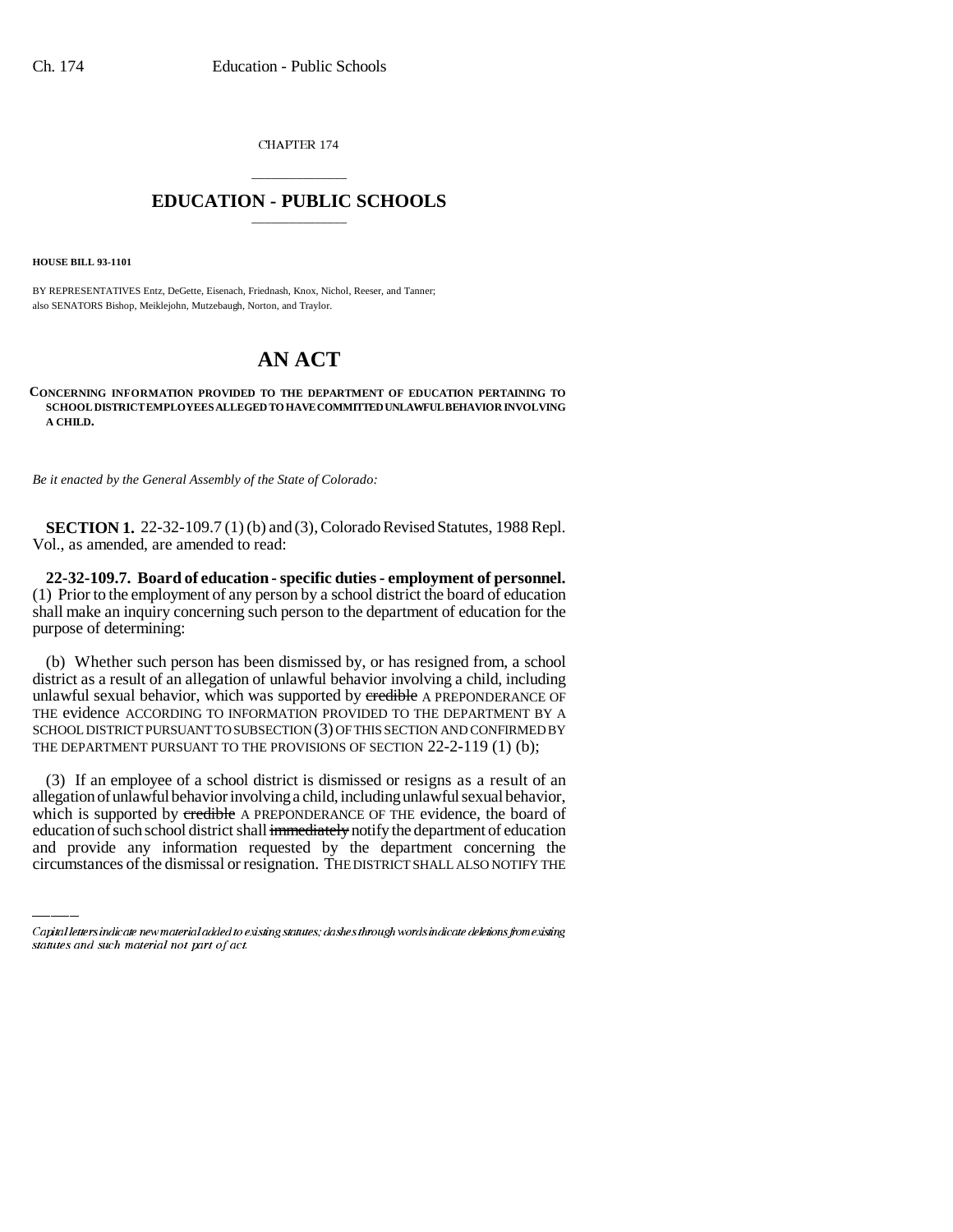EMPLOYEE THAT INFORMATION CONCERNING THE EMPLOYEE'S DISMISSAL OR RESIGNATION IS BEING FORWARDED TO THE DEPARTMENT OF EDUCATION UNLESS SUCH NOTICE WOULD CONFLICT WITH THE CONFIDENTIALITY REQUIREMENTS OF THE "CHILD PROTECTION ACT OF 1987", PART 3 OF ARTICLE 3 OF TITLE 19, C.R.S.

**SECTION 2.** 22-2-119 (1) (b), Colorado Revised Statutes, 1988 Repl. Vol., as amended, is amended to read:

**22-2-119. Department of education - inquiries by boards of education concerning prospective employees.** (1) When an inquiry is made by a board of education of a school district pursuant to the provisions of section 22-32-109.7 (1) concerning a prospective employee, the department shall provide the following information concerning such person:

(b) (I) Whether such person has been dismissed by, or has resigned from, a school district as a result of an allegation of unlawful behavior involving a child, including unlawful sexual behavior, which was supported by credible A PREPONDERANCE OF THE evidence according to information required to be provided to the department by the school district pursuant to the provisions of section  $22-32-109.7$  (3);

(II) THE DEPARTMENT OF EDUCATION SHALL NOT DISCLOSE TO ANY PROSPECTIVE EMPLOYER ANY INFORMATION REPORTED TO THE DEPARTMENT FROM A SCHOOL DISTRICT PURSUANT TO SECTION 22-32-109.7 (3) UNLESS AND UNTIL THE DEPARTMENT CONFIRMS THAT THE ALLEGATION RESULTED IN SUCH PERSON'S NAME BEING PLACED ON THE STATE CENTRAL REGISTRY OF CHILD PROTECTION ESTABLISHED PURSUANT TO SECTION 19-3-313,C.R.S. THE DEPARTMENT SHALL REQUEST A CHECK OF THE CENTRAL REGISTRY PURSUANT TO THE PROVISIONS OF SECTION 19-1-120 (2) (l), C.R.S.

(III) IF THE DEPARTMENT CONFIRMS THAT THE ALLEGATION RESULTED IN SUCH PERSON'S NAME BEING PLACED ON THE CENTRAL REGISTRY AND THE REPORT CONCERNING SUCH PERSON IS SUBSEQUENTLY SEALED OR EXPUNGED PURSUANT TO THE PROVISIONS OF SECTION 19-3-313 (7), C.R.S., SUCH PERSON MAY NOTIFY THE DEPARTMENT THAT THE REPORT HAS BEEN SEALED OR EXPUNGED. IF THE DEPARTMENT VERIFIES THAT THE REPORT HAS BEEN SEALED OR EXPUNGED, THE DEPARTMENT SHALL REMOVE SUCH INFORMATION ABOUT THE PERSON FROM THE FILES KEPT BY THE DEPARTMENT.

**SECTION 3.** 22-1-121 (1) (b), Colorado Revised Statutes, 1988 Repl. Vol., as enacted by House Bill 93-1147 at the First Regular Session of the Fifty-ninth General Assembly, is amended to read:

**22-1-121. Nonpublic schools - employment of personnel - access to information of department of education.** (1) Prior to the employment of any person by a nonpublic school in this state, the governing board of such school may make an inquiry concerning such person to the department of education for the purpose of determining:

(b) Whether such person has been dismissed by, or has resigned from, a school district as a result of an allegation of unlawful behavior involving a child, including unlawful sexual behavior, which was supported by credible A PREPONDERANCE OF